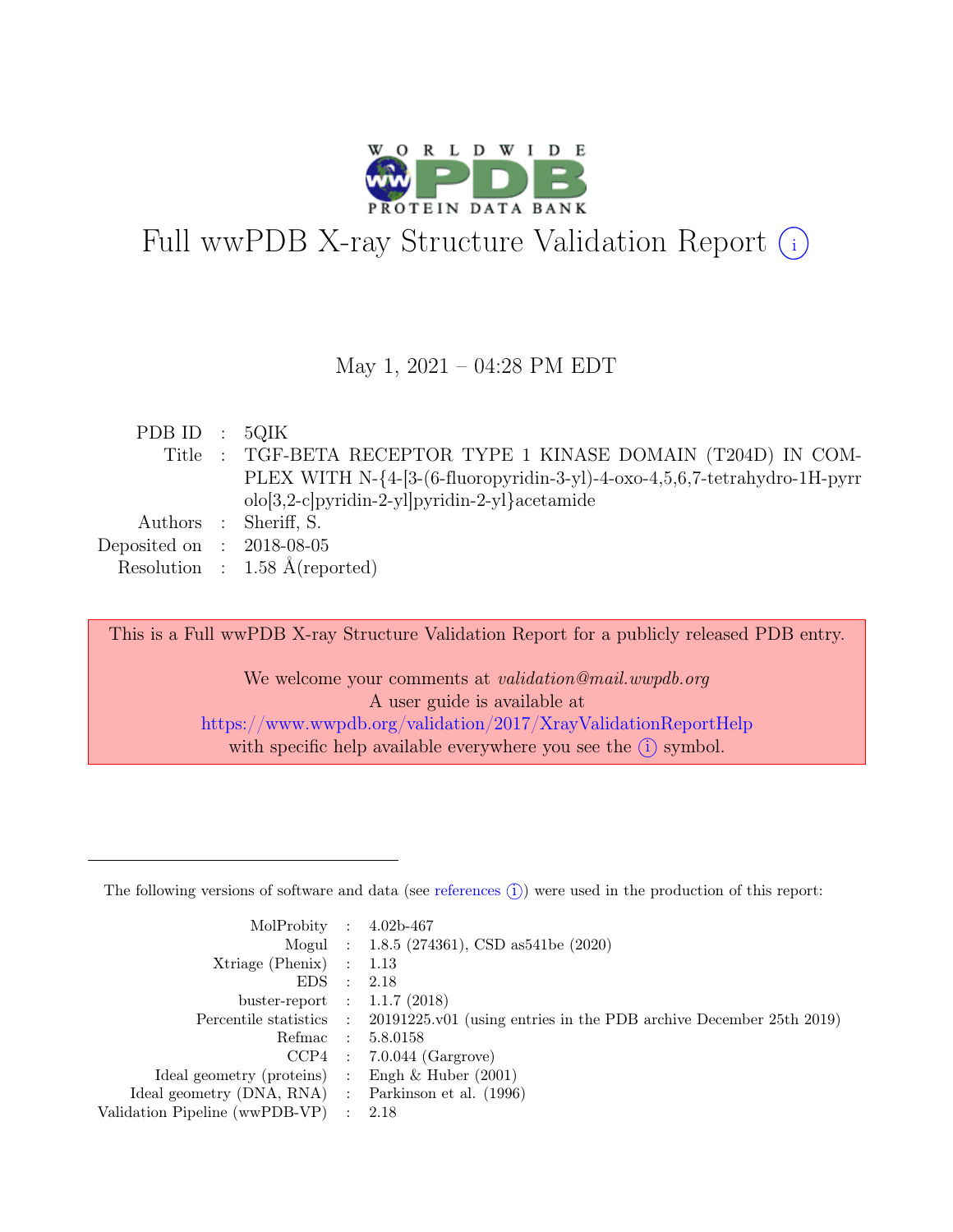# 1 Overall quality at a glance  $(i)$

The following experimental techniques were used to determine the structure: X-RAY DIFFRACTION

The reported resolution of this entry is 1.58 Å.

Percentile scores (ranging between 0-100) for global validation metrics of the entry are shown in the following graphic. The table shows the number of entries on which the scores are based.



| Metric                | Whole archive<br>$(\#Entries)$ | Similar resolution<br>$(\#Entries, resolution range(A))$ |
|-----------------------|--------------------------------|----------------------------------------------------------|
| $R_{free}$            | 130704                         | $5534(1.60-1.56)$                                        |
| Clashscore            | 141614                         | $5861(1.60-1.56)$                                        |
| Ramachandran outliers | 138981                         | $5708(1.60-1.56)$                                        |
| Sidechain outliers    | 138945                         | $5703(1.60-1.56)$                                        |
| RSRZ outliers         | 127900                         | $5431(1.60-1.56)$                                        |

The table below summarises the geometric issues observed across the polymeric chains and their fit to the electron density. The red, orange, yellow and green segments of the lower bar indicate the fraction of residues that contain outliers for  $\geq$ =3, 2, 1 and 0 types of geometric quality criteria respectively. A grey segment represents the fraction of residues that are not modelled. The numeric value for each fraction is indicated below the corresponding segment, with a dot representing fractions <=5% The upper red bar (where present) indicates the fraction of residues that have poor fit to the electron density. The numeric value is given above the bar.

| Mol | $\sim$ 1<br>hain | Length | Quality of chain |  |
|-----|------------------|--------|------------------|--|
|     |                  |        | %                |  |
|     | <b>A A</b>       | 307    | 95%<br>. .       |  |

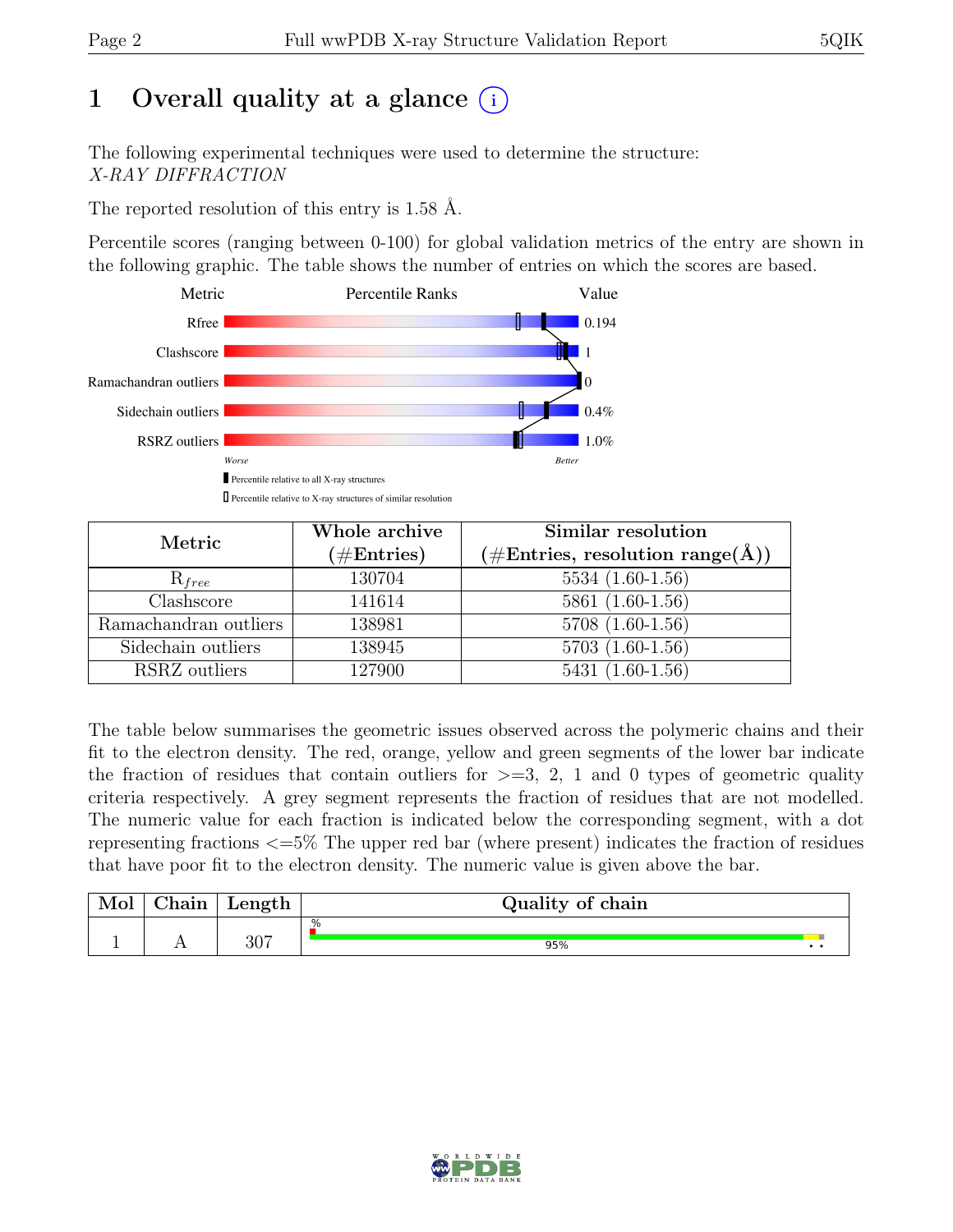# 2 Entry composition (i)

There are 4 unique types of molecules in this entry. The entry contains 2738 atoms, of which 16 are hydrogens and 0 are deuteriums.

In the tables below, the ZeroOcc column contains the number of atoms modelled with zero occupancy, the AltConf column contains the number of residues with at least one atom in alternate conformation and the Trace column contains the number of residues modelled with at most 2 atoms.

• Molecule 1 is a protein called TGF-beta receptor type-1.

| Mol | Chain | Residues | Atoms         |      |     |     | ZeroOcc | $\mid$ AltConf $\mid$ Trace |  |  |
|-----|-------|----------|---------------|------|-----|-----|---------|-----------------------------|--|--|
|     |       | 303      | Total<br>2437 | 1541 | 440 | 440 | 16      |                             |  |  |

There are 4 discrepancies between the modelled and reference sequences:

| ${\rm Chain}$ | Residue | Modelled   | Actual | Comment             | Reference         |
|---------------|---------|------------|--------|---------------------|-------------------|
|               | 197     | GLY        |        | expression tag      | <b>UNP P36897</b> |
|               | 198     | <b>HIS</b> |        | expression tag      | <b>UNP P36897</b> |
|               | 199     | MET        |        | expression tag      | <b>UNP P36897</b> |
|               | 204     | 4 SP       | THR.   | engineered mutation | <b>UNP P36897</b> |

• Molecule 2 is N- $\{4-[3-(6-fluoropyridin-3-yl)-4-oxo-4,5,6,7-tetrahydro-1H-pyrrolo[3,2-c]pyridi$ n-2-yl]pyridin-2-yl}acetamide (three-letter code: J2M) (formula:  $C_{19}H_{16}FN_5O_2$ ).



| Mol | Chain   Residues | <b>Atoms</b>   |              |  |  |                    | $ZeroOcc \mid AltConf \mid$ |  |  |
|-----|------------------|----------------|--------------|--|--|--------------------|-----------------------------|--|--|
|     |                  | $\text{Total}$ | C F H<br>19- |  |  | N<br>$\mathcal{D}$ |                             |  |  |

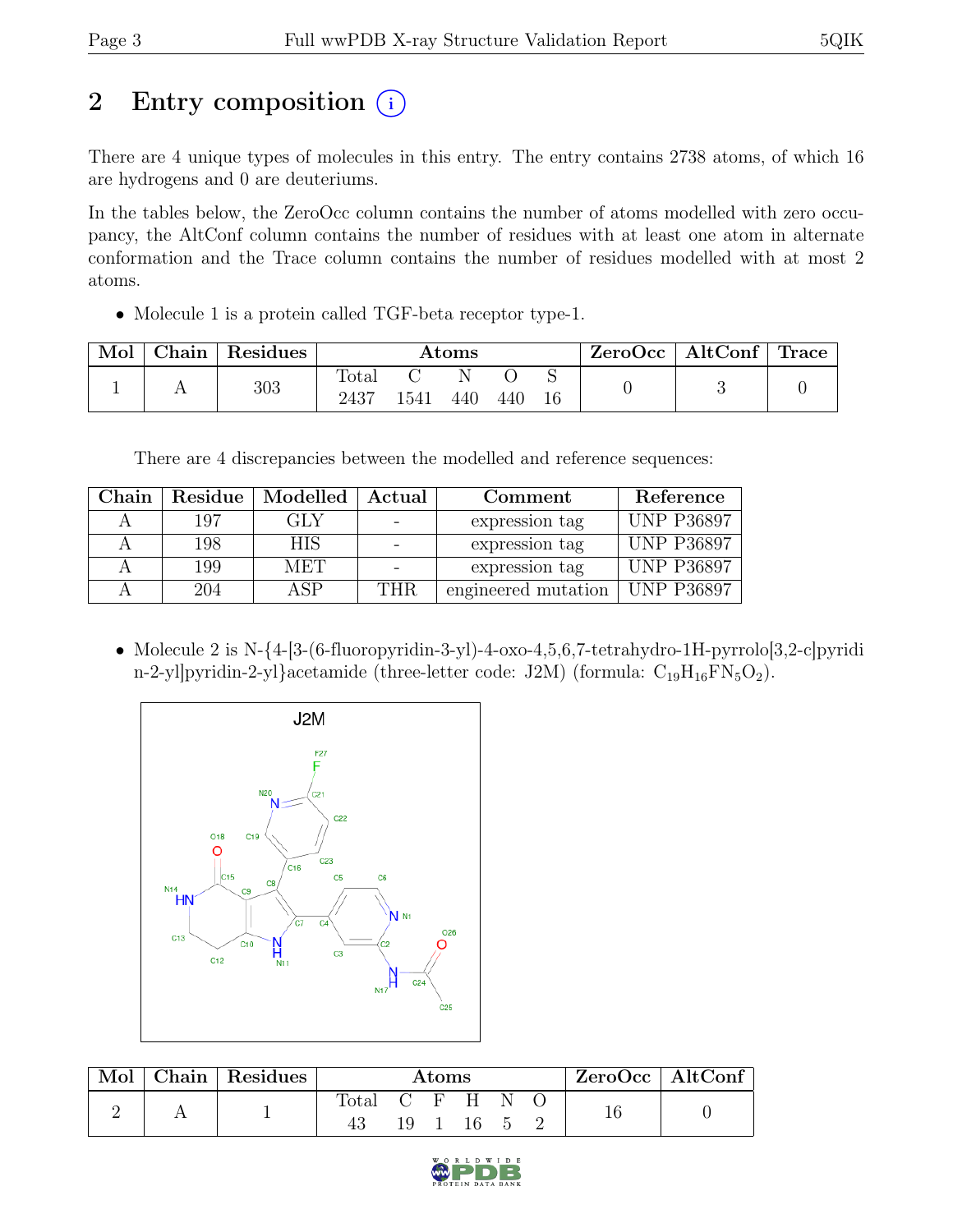• Molecule 3 is GLYCEROL (three-letter code: GOL) (formula:  $C_3H_8O_3$ ).



|  | Mol   Chain   Residues | Atoms     | ZeroOcc   AltConf |
|--|------------------------|-----------|-------------------|
|  |                        | Total C O |                   |
|  |                        | Total C O |                   |

 $\bullet\,$  Molecule 4 is water.

|  | Mol   Chain   Residues | Atoms                        | $ZeroOcc \   \ AltConf$ |  |
|--|------------------------|------------------------------|-------------------------|--|
|  | 246                    | $_{\rm Total}$<br>246<br>246 |                         |  |

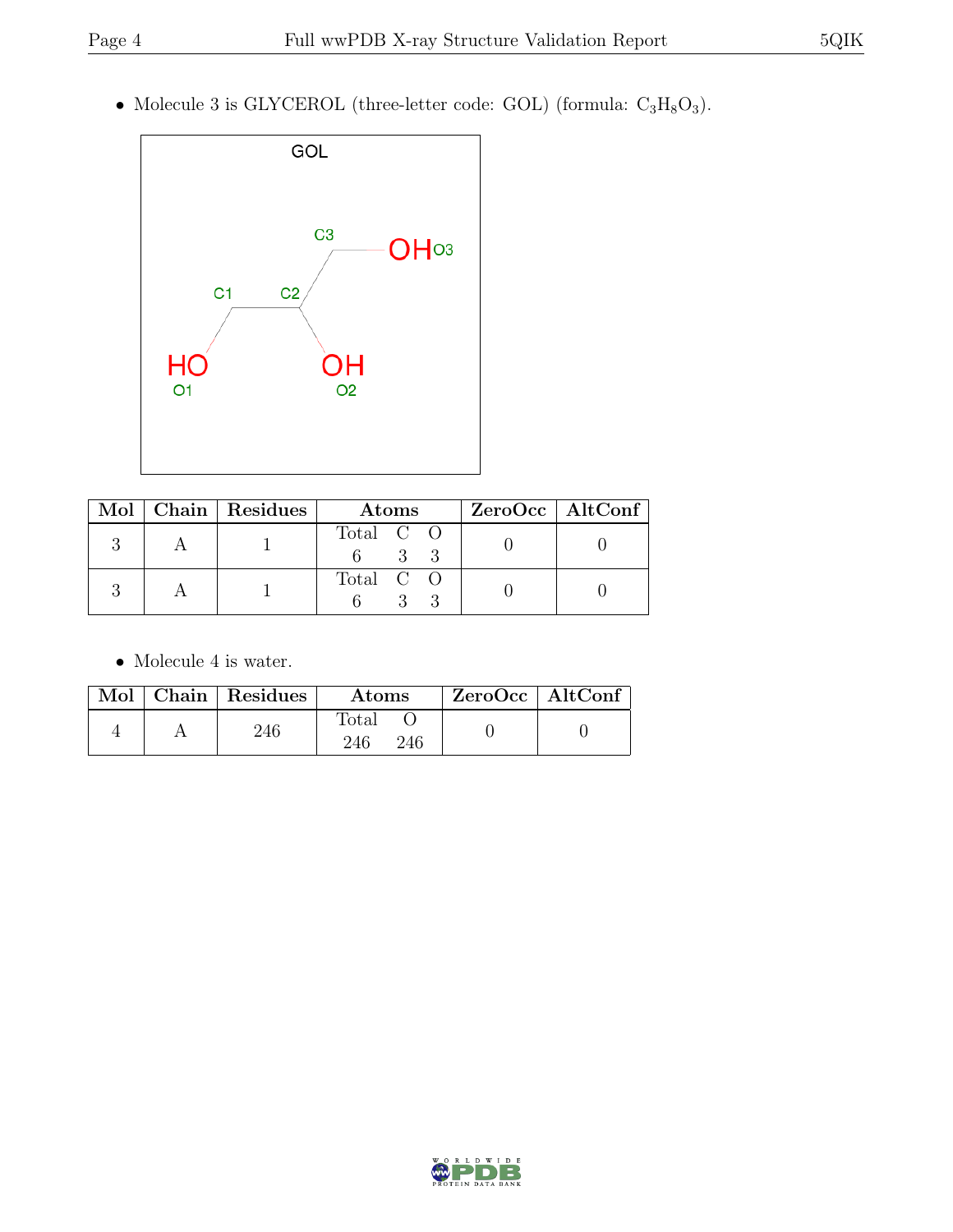# 3 Residue-property plots  $(i)$

These plots are drawn for all protein, RNA, DNA and oligosaccharide chains in the entry. The first graphic for a chain summarises the proportions of the various outlier classes displayed in the second graphic. The second graphic shows the sequence view annotated by issues in geometry and electron density. Residues are color-coded according to the number of geometric quality criteria for which they contain at least one outlier:  $green = 0$ , yellow  $= 1$ , orange  $= 2$  and red  $= 3$  or more. A red dot above a residue indicates a poor fit to the electron density (RSRZ > 2). Stretches of 2 or more consecutive residues without any outlier are shown as a green connector. Residues present in the sample, but not in the model, are shown in grey.

• Molecule 1: TGF-beta receptor type-1



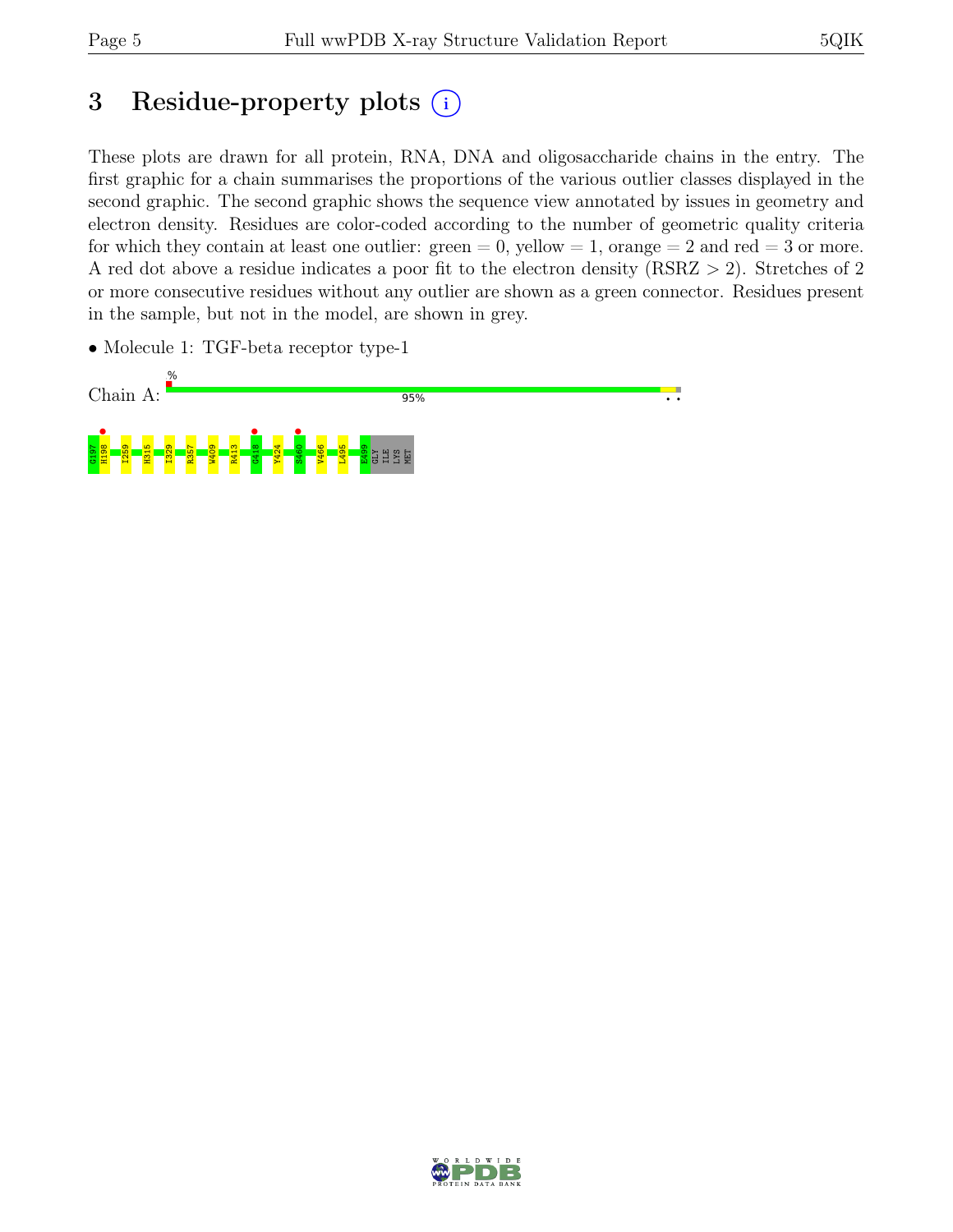# 4 Data and refinement statistics  $(i)$

| Property                                                         | Value                                             | <b>Source</b> |
|------------------------------------------------------------------|---------------------------------------------------|---------------|
| Space group                                                      | P 21 21 21                                        | Depositor     |
| Cell constants                                                   | 77.57 <sub>A</sub><br>$41.78\text{\AA}$<br>89.71Å | Depositor     |
| a, b, c, $\alpha$ , $\beta$ , $\gamma$                           | $90.00^\circ$<br>$90.00^\circ$<br>$90.00^\circ$   |               |
| Resolution $(A)$                                                 | 23.13<br>$-1.58$                                  | Depositor     |
|                                                                  | $44.85 - 1.58$                                    | <b>EDS</b>    |
| $%$ Data completeness                                            | 99.3 (23.13-1.58)                                 | Depositor     |
| (in resolution range)                                            | 99.9 (44.85-1.58)                                 | <b>EDS</b>    |
| $R_{merge}$                                                      | (Not available)                                   | Depositor     |
| $\mathrm{R}_{sym}$                                               | 0.07                                              | Depositor     |
| $\langle I/\sigma(I) \rangle$ <sup>1</sup>                       | 3.49 (at $1.58\text{\AA}$ )                       | Xtriage       |
| Refinement program                                               | <b>BUSTER 2.11.5</b>                              | Depositor     |
| $R, R_{free}$                                                    | 0.165<br>0.190<br>$\overline{a}$                  | Depositor     |
|                                                                  | $0.170$ ,<br>0.194                                | DCC           |
| $R_{free}$ test set                                              | $\overline{2030}$ reflections $(5.02\%)$          | wwPDB-VP      |
| Wilson B-factor $(A^2)$                                          | 14.4                                              | Xtriage       |
| Anisotropy                                                       | 0.229                                             | Xtriage       |
| Bulk solvent $k_{sol}(\text{e}/\text{A}^3), B_{sol}(\text{A}^2)$ | $0.36$ , 49.7                                     | <b>EDS</b>    |
| L-test for $\overline{\text{twinning}}^2$                        | $< L >$ = 0.48, $< L2$ > = 0.31                   | Xtriage       |
| Estimated twinning fraction                                      | $\overline{\text{No}}$ twinning to report.        | Xtriage       |
| $F_o, F_c$ correlation                                           | 0.96                                              | <b>EDS</b>    |
| Total number of atoms                                            | 2738                                              | wwPDB-VP      |
| Average B, all atoms $(A^2)$                                     | 19.0                                              | wwPDB-VP      |

Xtriage's analysis on translational NCS is as follows: The largest off-origin peak in the Patterson function is 5.78% of the height of the origin peak. No significant pseudotranslation is detected.

<sup>&</sup>lt;sup>2</sup>Theoretical values of  $\langle |L| \rangle$ ,  $\langle L^2 \rangle$  for acentric reflections are 0.5, 0.333 respectively for untwinned datasets, and 0.375, 0.2 for perfectly twinned datasets.



<span id="page-5-1"></span><span id="page-5-0"></span><sup>1</sup> Intensities estimated from amplitudes.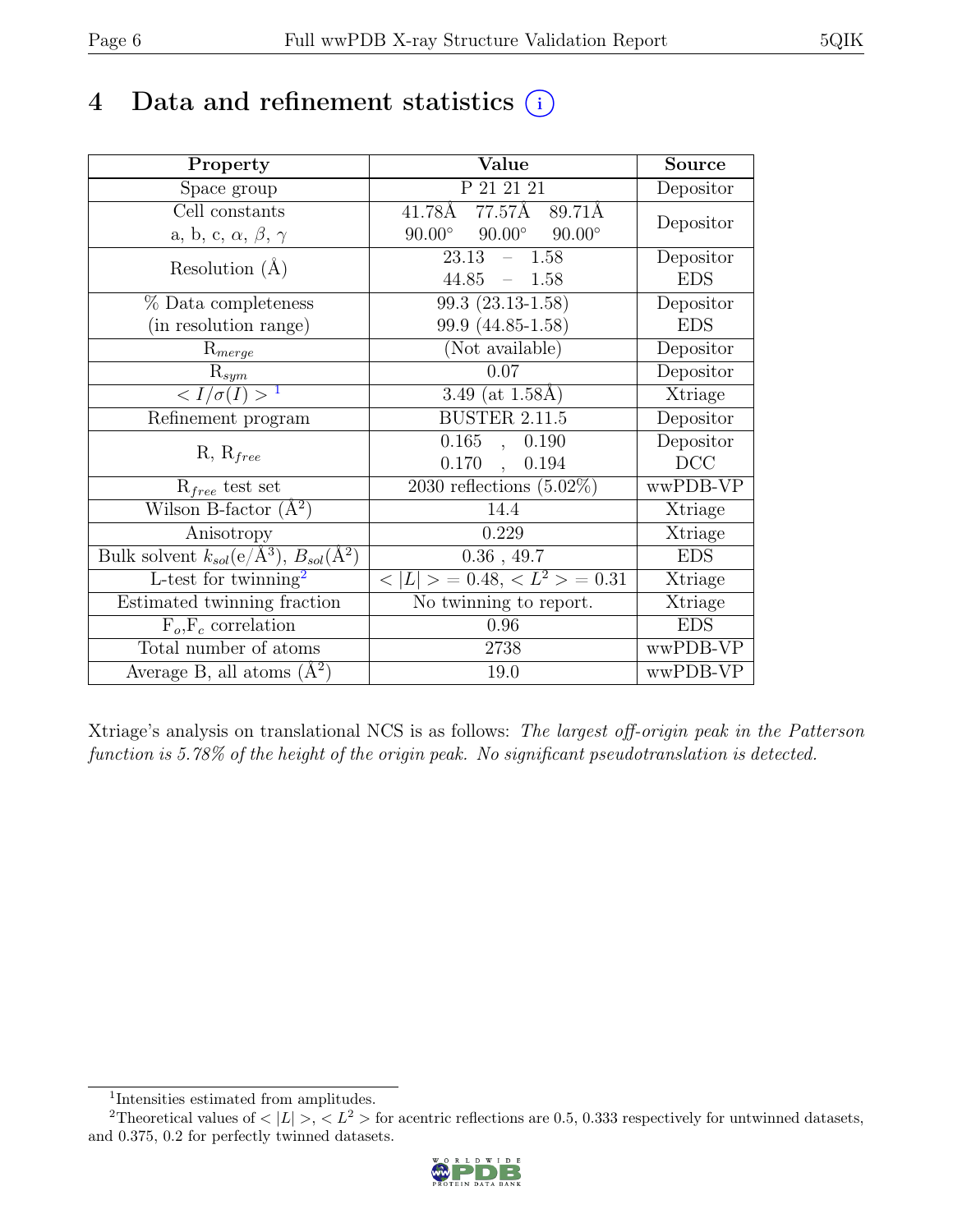# 5 Model quality  $(i)$

# 5.1 Standard geometry  $(i)$

Bond lengths and bond angles in the following residue types are not validated in this section: GOL, J2M

The Z score for a bond length (or angle) is the number of standard deviations the observed value is removed from the expected value. A bond length (or angle) with  $|Z| > 5$  is considered an outlier worth inspection. RMSZ is the root-mean-square of all Z scores of the bond lengths (or angles).

|  | $Mol$ Chain |      | Bond lengths                    | Bond angles |        |  |
|--|-------------|------|---------------------------------|-------------|--------|--|
|  |             |      | RMSZ $ #Z  > 5$ RMSZ $ #Z  > 5$ |             |        |  |
|  |             | 0.52 | 0/2495                          | 0.65        | 0/3369 |  |

Chiral center outliers are detected by calculating the chiral volume of a chiral center and verifying if the center is modelled as a planar moiety or with the opposite hand.A planarity outlier is detected by checking planarity of atoms in a peptide group, atoms in a mainchain group or atoms of a sidechain that are expected to be planar.

|  | $\lceil\,\mathrm{Mol}\,\rceil$ Chain $\mid$ #Chirality outliers $\mid$ #Planarity outliers $\mid$ |
|--|---------------------------------------------------------------------------------------------------|
|  |                                                                                                   |

There are no bond length outliers.

There are no bond angle outliers.

There are no chirality outliers.

All (1) planarity outliers are listed below:

|  |     | $\lceil \overline{\text{M}} \text{o} \rceil \mid \text{Chain} \mid \text{Res} \mid \text{Type} \mid \text{Group}$ |
|--|-----|-------------------------------------------------------------------------------------------------------------------|
|  | 424 | $TYR$ Sidechain                                                                                                   |

## 5.2 Too-close contacts  $(i)$

In the following table, the Non-H and H(model) columns list the number of non-hydrogen atoms and hydrogen atoms in the chain respectively. The H(added) column lists the number of hydrogen atoms added and optimized by MolProbity. The Clashes column lists the number of clashes within the asymmetric unit, whereas Symm-Clashes lists symmetry-related clashes.

|  |  |  | Mol   Chain   Non-H   $H$ (model)   $H$ (added)   Clashes   Symm-Clashes |
|--|--|--|--------------------------------------------------------------------------|
|  |  |  |                                                                          |
|  |  |  |                                                                          |

Continued on next page...

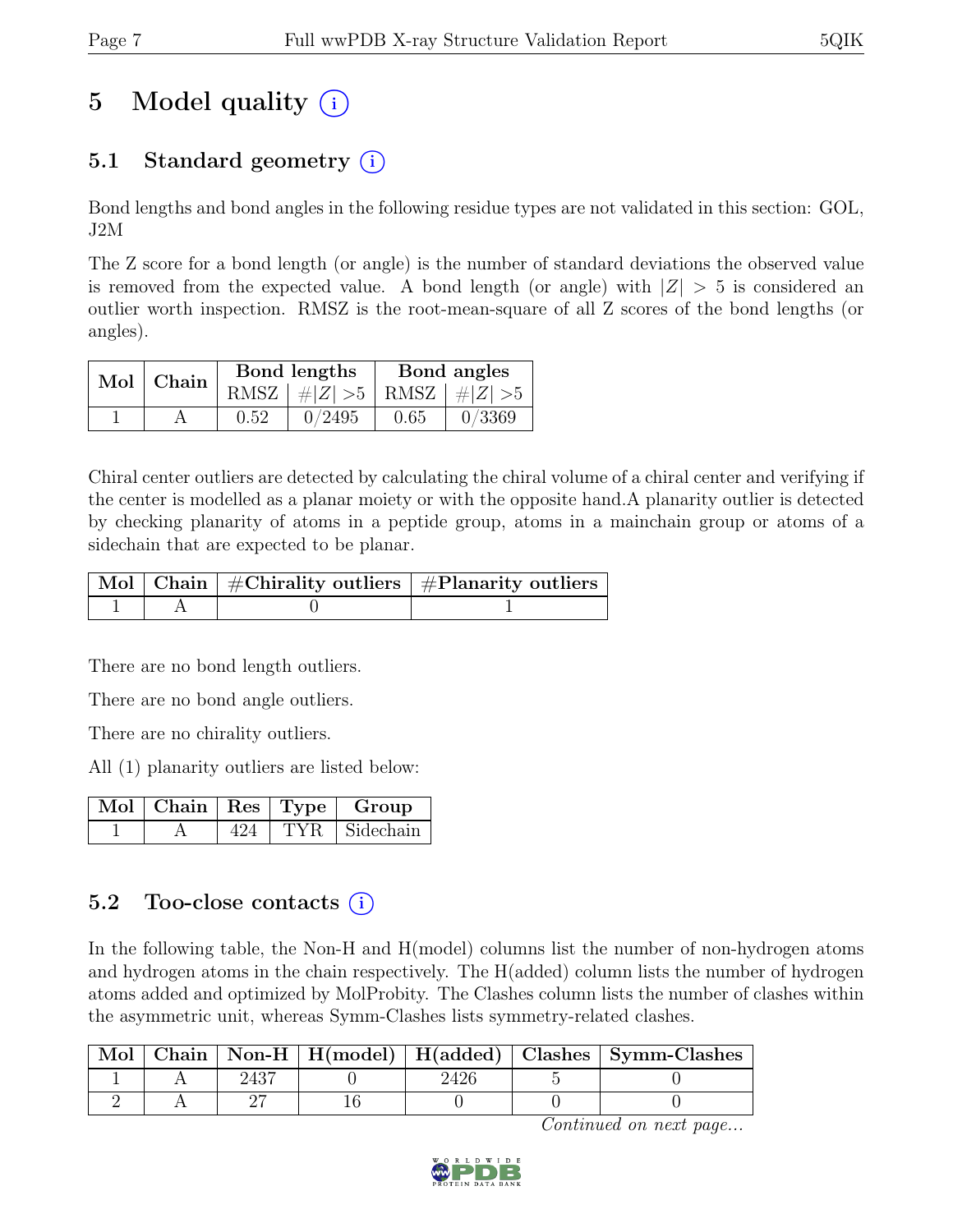| Mol |     |  | Chain   Non-H   H(model)   H(added)   Clashes   Symm-Clashes |
|-----|-----|--|--------------------------------------------------------------|
|     |     |  |                                                              |
|     | 246 |  |                                                              |
|     |     |  |                                                              |

Continued from previous page...

The all-atom clashscore is defined as the number of clashes found per 1000 atoms (including hydrogen atoms). The all-atom clashscore for this structure is 1.

All (5) close contacts within the same asymmetric unit are listed below, sorted by their clash magnitude.

| Atom-1              | Atom-2             | Interatomic<br>distance $(A)$ | Clash<br>overlap $(\AA)$ |
|---------------------|--------------------|-------------------------------|--------------------------|
| 1:A:409:TRP:CZ2     | 1:A:413:ARG:HD2    | 2.48                          | 0.49                     |
| 1:A:329:ILE:HG12    | 1:A:357:ARG:HG2    | 1.95                          | 0.48                     |
| 1: A:409:TRP:CH2    | 1:A:413:ARG:HD2    | 2.53                          | 0.43                     |
| 1: A:466: VAL: HG21 | 1:A:495:LEU:HD13   | 2.01                          | (0.41)                   |
| 1: A:259: ILE:HD12  | 1: A:315: HIS: HD2 | 1.85                          | 0.41                     |

There are no symmetry-related clashes.

### 5.3 Torsion angles  $(i)$

#### 5.3.1 Protein backbone (i)

In the following table, the Percentiles column shows the percent Ramachandran outliers of the chain as a percentile score with respect to all X-ray entries followed by that with respect to entries of similar resolution.

The Analysed column shows the number of residues for which the backbone conformation was analysed, and the total number of residues.

| $\mid$ Mol $\mid$ Chain $\mid$ | Analysed                                |  | Favoured   Allowed   Outliers   Percentiles                  |
|--------------------------------|-----------------------------------------|--|--------------------------------------------------------------|
|                                | $304/307 (99\%)$   301 (99\%)   3 (1\%) |  | $\begin{array}{ c c c c c }\n\hline\n100 & 100\n\end{array}$ |

There are no Ramachandran outliers to report.

#### 5.3.2 Protein sidechains (i)

In the following table, the Percentiles column shows the percent sidechain outliers of the chain as a percentile score with respect to all X-ray entries followed by that with respect to entries of similar resolution.

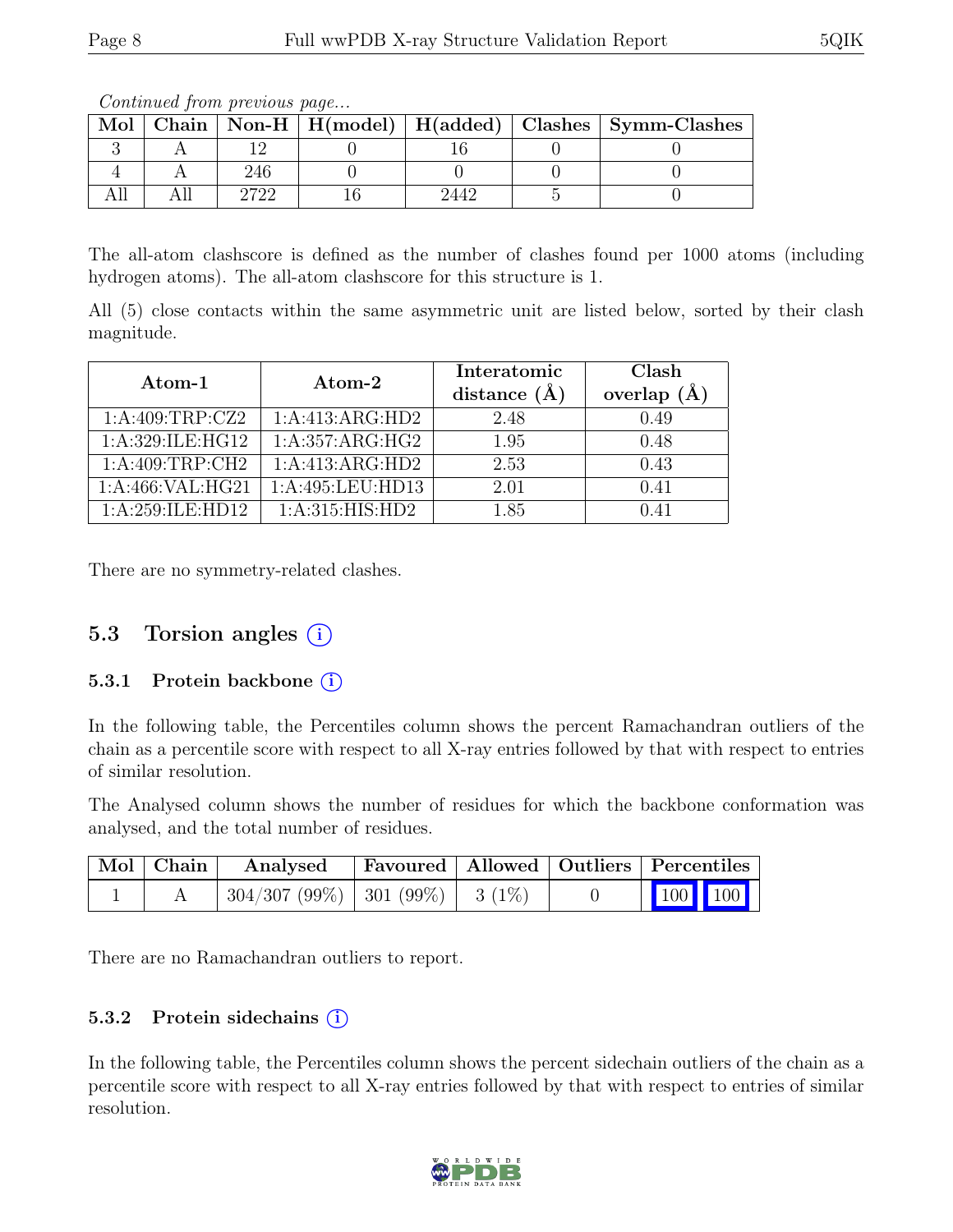The Analysed column shows the number of residues for which the sidechain conformation was analysed, and the total number of residues.

| $\mid$ Mol $\mid$ Chain $\mid$ | Analysed                                  |  | Rotameric   Outliers   Percentiles |  |
|--------------------------------|-------------------------------------------|--|------------------------------------|--|
|                                | $258/262$ (98%) $257$ (100%) 1 (0%) 91 84 |  |                                    |  |

All (1) residues with a non-rotameric sidechain are listed below:

| Mol | Chain | $\vert$ Res | vpe |
|-----|-------|-------------|-----|
|     |       |             |     |

Sometimes sidechains can be flipped to improve hydrogen bonding and reduce clashes. All (2) such sidechains are listed below:

| Mol | Chain | Res | Type  |
|-----|-------|-----|-------|
|     |       |     |       |
|     |       |     | ، 41. |

#### 5.3.3 RNA  $(i)$

There are no RNA molecules in this entry.

### 5.4 Non-standard residues in protein, DNA, RNA chains (i)

There are no non-standard protein/DNA/RNA residues in this entry.

### 5.5 Carbohydrates (i)

There are no monosaccharides in this entry.

### 5.6 Ligand geometry  $(i)$

3 ligands are modelled in this entry.

In the following table, the Counts columns list the number of bonds (or angles) for which Mogul statistics could be retrieved, the number of bonds (or angles) that are observed in the model and the number of bonds (or angles) that are defined in the Chemical Component Dictionary. The Link column lists molecule types, if any, to which the group is linked. The Z score for a bond length (or angle) is the number of standard deviations the observed value is removed from the expected value. A bond length (or angle) with  $|Z| > 2$  is considered an outlier worth inspection. RMSZ is the root-mean-square of all Z scores of the bond lengths (or angles).

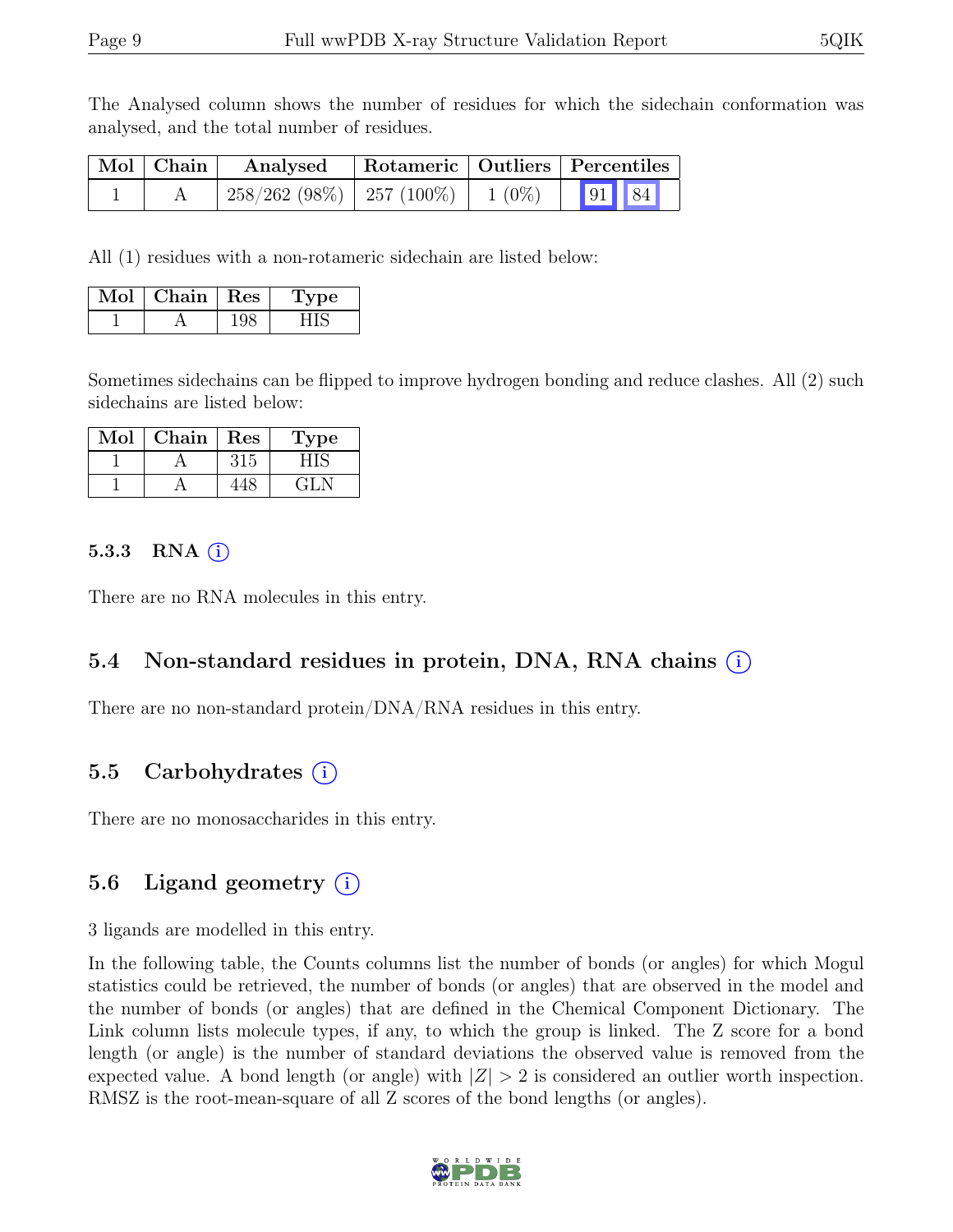| Mol<br>Type<br>Chain |     | Res | Link | Bond lengths                 |          |             | Bond angles |          |             |             |
|----------------------|-----|-----|------|------------------------------|----------|-------------|-------------|----------|-------------|-------------|
|                      |     |     |      |                              | Counts   | <b>RMSZ</b> | Z   > 2     | Counts   | <b>RMSZ</b> | # $ Z  > 2$ |
|                      | J2M |     | 601  | $\qquad \qquad \blacksquare$ | 27,30,30 | 0.83        | (3%         | 33,43,43 | 0.80        | $(3\%)$     |
| $\Omega$<br>◡        | GOL |     | 602  | $\qquad \qquad \blacksquare$ | 5,5,5    | 0.12        |             | 5,5,5    | 0.10        |             |
| 3                    | GOL |     | 603  | -                            | 5,5,5    | 0.10        |             | 5,5,5    | 0.31        |             |

In the following table, the Chirals column lists the number of chiral outliers, the number of chiral centers analysed, the number of these observed in the model and the number defined in the Chemical Component Dictionary. Similar counts are reported in the Torsion and Rings columns. '-' means no outliers of that kind were identified.

| Mol |     |     |                          | Type   Chain   Res   Link   Christmas | <b>Torsions</b> | Rings   |
|-----|-----|-----|--------------------------|---------------------------------------|-----------------|---------|
|     | J2M | 601 | $\overline{\phantom{a}}$ |                                       | 1/12/22/22      | 0/4/4/4 |
|     | GOL | 602 | $\overline{\phantom{0}}$ |                                       | 0/4/4/4         |         |
|     | GOL | 603 | $\qquad \qquad -$        |                                       | 1/4/4/4         |         |

All (1) bond length outliers are listed below:

|  |  |                           | Mol   Chain   Res   Type   Atoms   Z   Observed(A)   Ideal(A) |  |
|--|--|---------------------------|---------------------------------------------------------------|--|
|  |  | 601   J2M   C8-C7   -2.85 | 1.38                                                          |  |

All (1) bond angle outliers are listed below:

| $\mathbb{N}$ ol $\mid$ Chain $\mid$ Res $\mid$ Type $\mid$ |  | Atoms                           | $\mid$ Observed $({}^o)$ $\mid$ Ideal $({}^o)$ $\mid$ |        |
|------------------------------------------------------------|--|---------------------------------|-------------------------------------------------------|--------|
|                                                            |  | 601   J2M   C13-C12-C10   -2.44 | 108.51                                                | 113.00 |

There are no chirality outliers.

All (1) torsion outliers are listed below:

| $\text{Mol}$   Chain   Res   Type |      | Atoms                     |
|-----------------------------------|------|---------------------------|
|                                   | .I2M | $\frac{1}{2}$ C3-C4-C7-C8 |

There are no ring outliers.

No monomer is involved in short contacts.

The following is a two-dimensional graphical depiction of Mogul quality analysis of bond lengths, bond angles, torsion angles, and ring geometry for all instances of the Ligand of Interest. In addition, ligands with molecular weight > 250 and outliers as shown on the validation Tables will also be included. For torsion angles, if less then 5% of the Mogul distribution of torsion angles is within 10 degrees of the torsion angle in question, then that torsion angle is considered an outlier. Any bond that is central to one or more torsion angles identified as an outlier by Mogul will be highlighted in the graph. For rings, the root-mean-square deviation (RMSD) between the ring in question and similar rings identified by Mogul is calculated over all ring torsion angles. If the

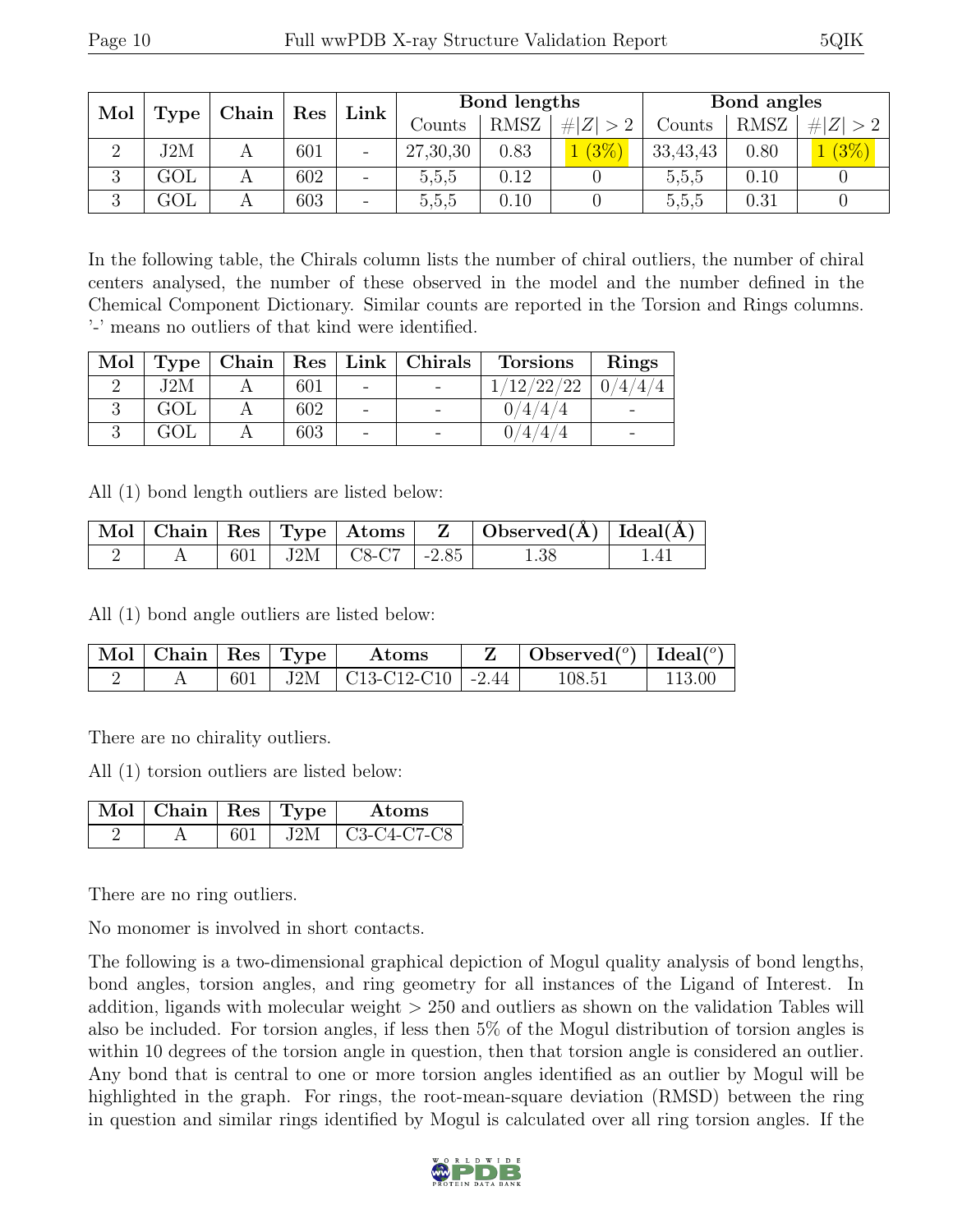average RMSD is greater than 60 degrees and the minimal RMSD between the ring in question and any Mogul-identified rings is also greater than 60 degrees, then that ring is considered an outlier. The outliers are highlighted in purple. The color gray indicates Mogul did not find sufficient equivalents in the CSD to analyse the geometry.



### 5.7 Other polymers  $(i)$

There are no such residues in this entry.

### 5.8 Polymer linkage issues  $(i)$

There are no chain breaks in this entry.

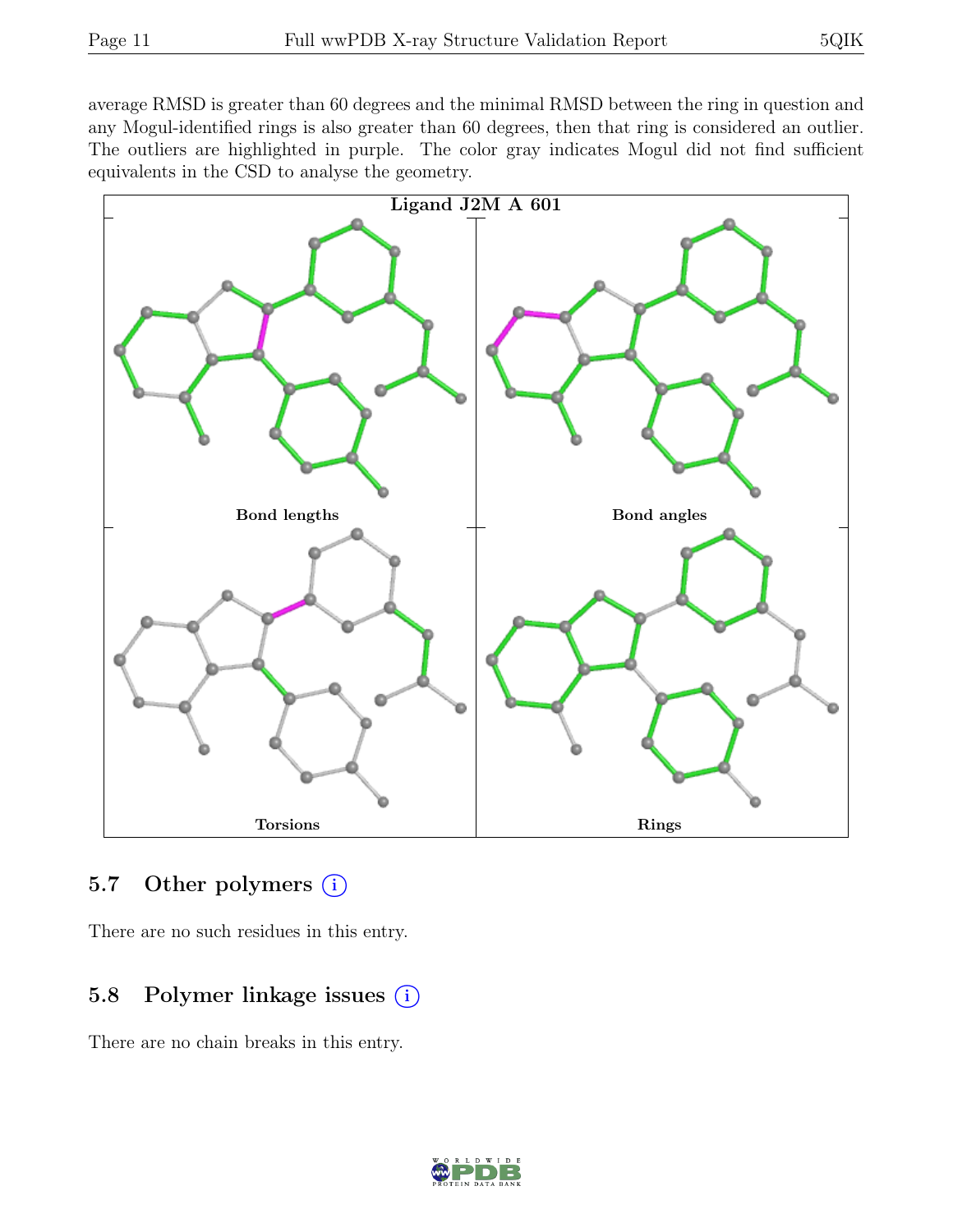# 6 Fit of model and data  $(i)$

# 6.1 Protein, DNA and RNA chains  $(i)$

In the following table, the column labelled  $#RSRZ>2$  contains the number (and percentage) of RSRZ outliers, followed by percent RSRZ outliers for the chain as percentile scores relative to all X-ray entries and entries of similar resolution. The OWAB column contains the minimum, median,  $95<sup>th</sup>$  percentile and maximum values of the occupancy-weighted average B-factor per residue. The column labelled 'Q< 0.9' lists the number of (and percentage) of residues with an average occupancy less than 0.9.

| Mol   Chain | Analysed         | $<$ RSRZ $>$ | $\#\text{RSRZ}\text{>2}$ |  | $\mid$ OWAB(Å <sup>2</sup> ) $\mid$ Q<0.9 |                                            |  |
|-------------|------------------|--------------|--------------------------|--|-------------------------------------------|--------------------------------------------|--|
|             | $+303/307(98\%)$ | $-0.12$      |                          |  |                                           | $\mid 3\ (0\%)$ 82 83 $\mid 9, 16, 38, 65$ |  |

All (3) RSRZ outliers are listed below:

| Mol |     |            | Chain   $Res$   Type   $RSRZ$ |
|-----|-----|------------|-------------------------------|
|     | 418 | GLY        | 2.5                           |
|     | 460 | <b>SER</b> | 2.3                           |
|     | 198 |            | 22                            |

## 6.2 Non-standard residues in protein, DNA, RNA chains (i)

There are no non-standard protein/DNA/RNA residues in this entry.

### 6.3 Carbohydrates  $(i)$

There are no monosaccharides in this entry.

## 6.4 Ligands  $(i)$

In the following table, the Atoms column lists the number of modelled atoms in the group and the number defined in the chemical component dictionary. The B-factors column lists the minimum, median,  $95<sup>th</sup>$  percentile and maximum values of B factors of atoms in the group. The column labelled 'Q< 0.9' lists the number of atoms with occupancy less than 0.9.

| Mol | Type |     | $\vert$ Chain $\vert$ Res $\vert$ Atoms |            |      | $ $ RSCC $ $ RSR $ $ B-factors( $A2$ ) | Q <sub>0.9</sub> |
|-----|------|-----|-----------------------------------------|------------|------|----------------------------------------|------------------|
|     | GOL  | 603 | 6/6                                     |            | 0.17 | 36,40,41,41                            |                  |
|     | GOL  | 602 | 6/6                                     | $\rm 0.81$ | 0.24 | 30, 33, 36, 39                         |                  |
|     | J2M  | 601 | 27/27                                   | 0.98       | 0.06 | 7, 11, 15, 15                          |                  |

The following is a graphical depiction of the model fit to experimental electron density of all